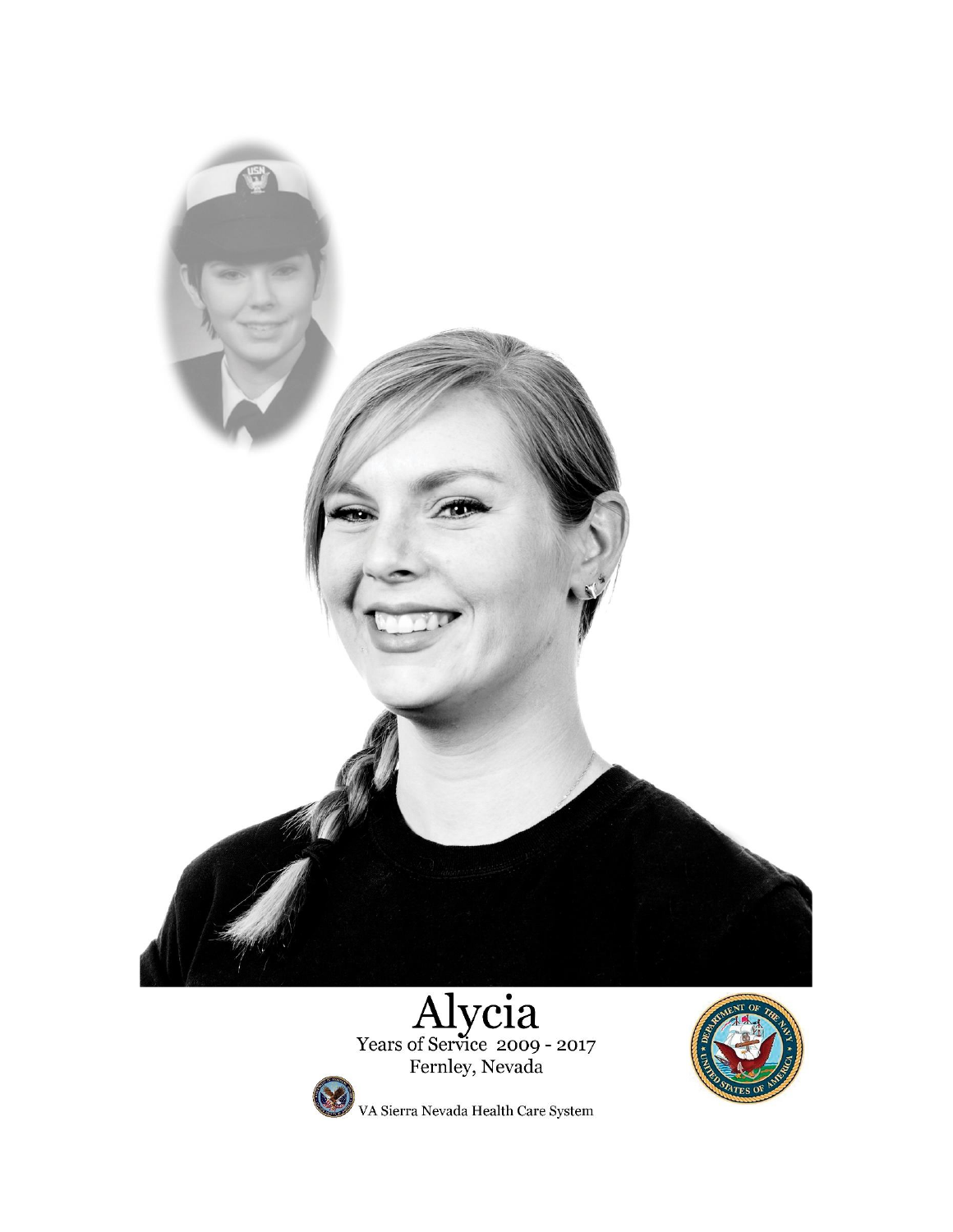

# **My Life MY STORY**



# **ALYCIA**



# **UNITED STATES NAVY**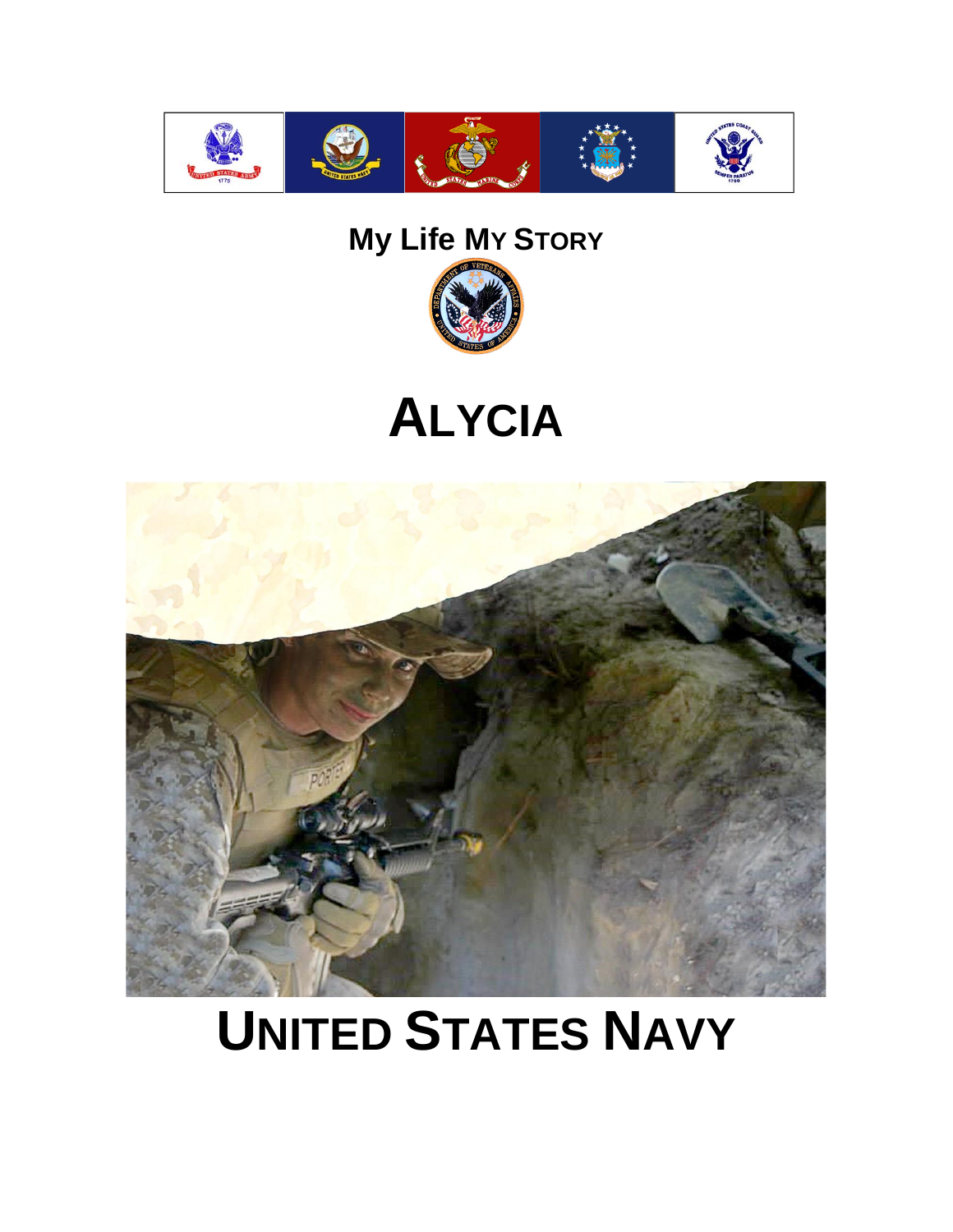I was born in northern Nevada in 1990. I was an only child until I was about ten years old when my brother was born. My mom had been married a few times, so I had a few stepdads. My dad has been married to my stepmom for about twenty years and lives in Bend, Oregon. My mom lives here with my brother. They're all happy, and I'm happy for them.

I grew up in Fernley, Nevada and graduated from Fernley High School in 2008. I left Fernley after a falling out with my mom and stepdad who was very authoritarian. A series of events led me to pack my bedroom into my car one weekend and move to Washington state.

That move was a big step for me. Growing up, I was very timid and kind of sheltered. I wasn't really aware of a lot of real-life experiences. My mom told me I was making the biggest mistake of my life.

I moved in with Brice, my best friend from middle school. I lived in his parents' house. Strangely, his stepdad was very open about how much he disliked me, but Brice's mom was super nice, one of those "denning" mothers who just loved everyone and did everything for everybody. She was a real contrast to his stepdad who was crude.

When I was living there, I was working two jobs from five o'clock at night till four in the morning. I was supporting myself. Brice's stepdad's feelings about me turned around because I was being responsible.

I didn't know what I wanted to do. My mom was in the Army National Guard. She was really trying to get me to join the Air Force, the National Guard or the Army; but I said, "No, I don't want to join the military. I don't like it. No, Never."

I was just a weird little art kid. My hair was a different color every month. I had my nose pierced, and I wanted to get tattoos. My mom was very strict and military, and I didn't want anything to do with it. "No. Never."



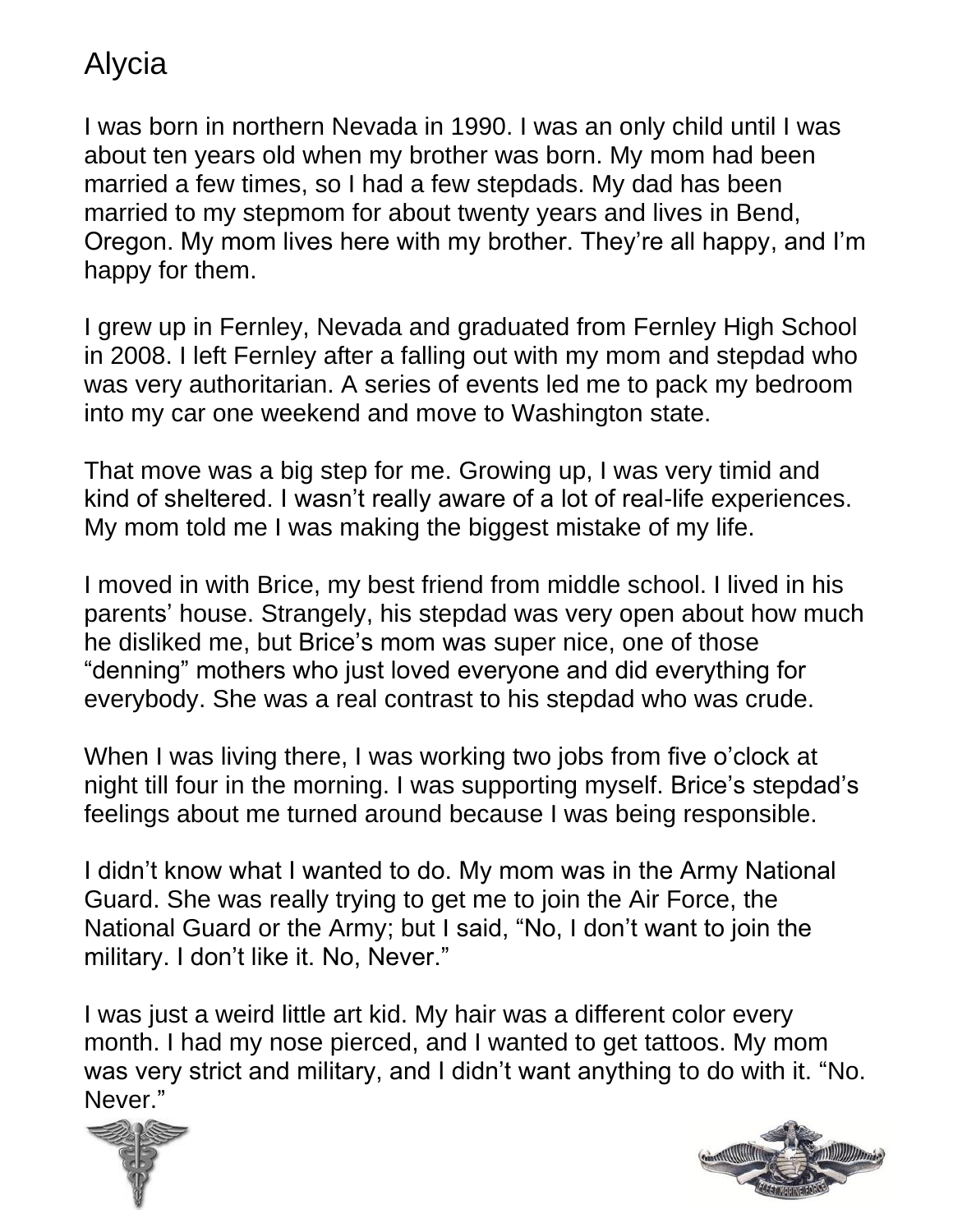This was 2008; so, crap, "Never say never." Jobs were impossible to find. The military was the only place hiring. I left Washington, moved in with my dad in Oregon, tried to find a job, but no one was hiring.

I mentioned to my dad one day about the military, and the next thing I know he comes home with a freaking recruiter right behind him. I don't even remember if there was any discussion about which branch, I would be interested in. This Navy recruiter just walks into our house, "I'm Petty Officer such and so. I'm here to give you your ASVAB." It was just so bizarre--I guess, I'll go with it. I ended up talking to the recruiter at the house. I wanted to do something with psychology and that means medical, so I wanted to be a corpsman. He said, "I'm sorry, we're not taking any female corpsmen." They were in dire need of corpsmen, just not women.

Okay, my only criteria was I didn't want to go on a ship. "What do you expect me to do? Why would I join the Navy?" He said, "Okay, we'll make you an AS which is Aviation Systems Support."

At the time because there were so many people enlisting in the military, it was supposed to be a year before I could go to boot camp and to AS school. I was talking to my dad and saying, "I just don't want to go to the Navy or boot camp." I was terrified of going to boot camp. I was a sensitive soul. I was afraid, legitimately afraid.

That same day the recruiter called me and said, "We had a seat open up for a corpsman. Do you want it? You'll leave in a week if you take it." I said, "Sure, ok, yeah." I had just turned nineteen.

Next thing I know, I'm sitting at the airport with some others waiting to be shuffled into a bus and then onto an airplane to Great Lakes, Illinois.



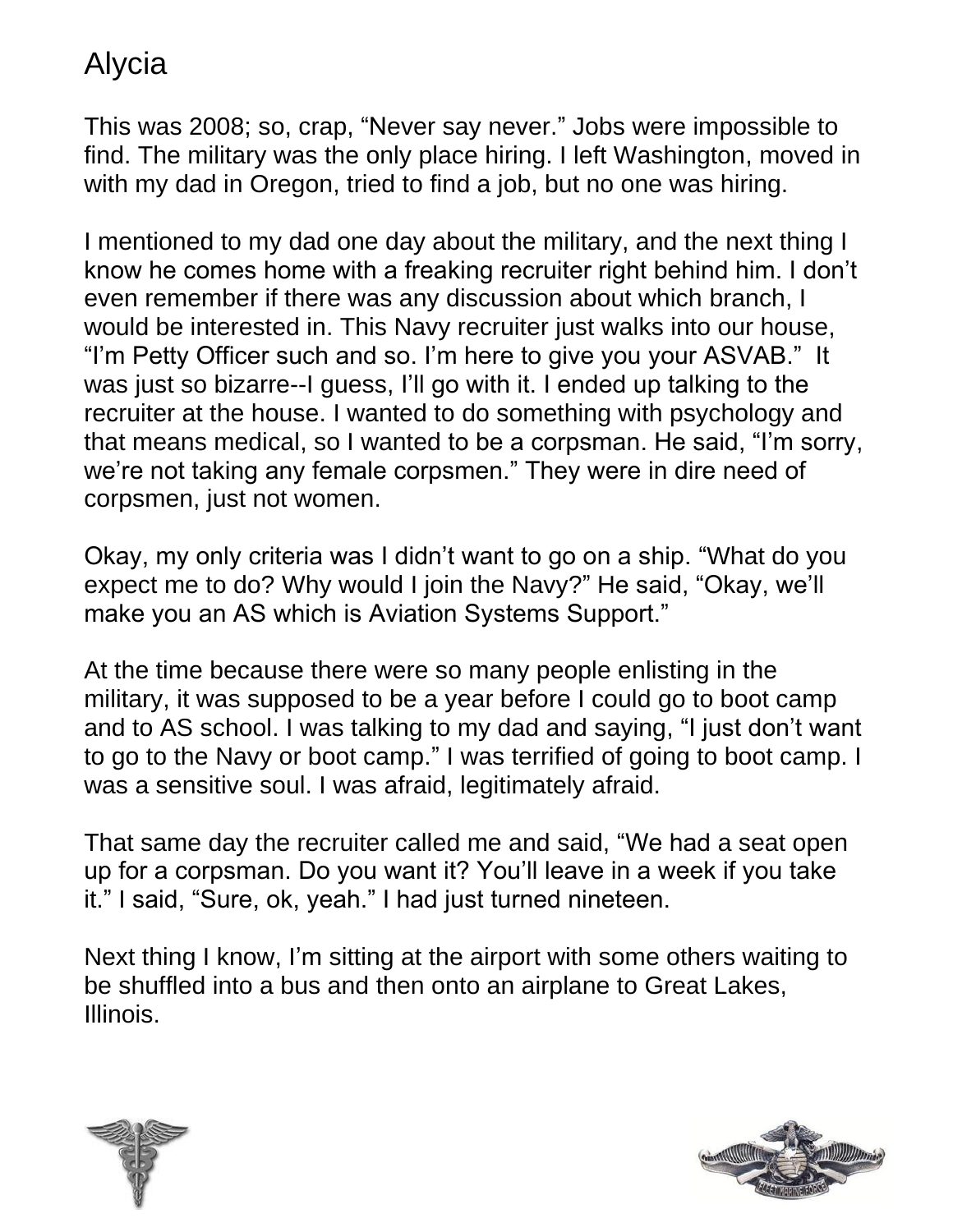

I honestly don't remember getting there. I remember sitting on the bus, then not being on the bus. Everyone was lined up facing each other in two rows, and we're all getting yelled at. "You got two minutes to call home and tell them you're okay! When two minutes is up, you hang up the phone!" This was on pay phones. I was in tears when I called. My stepmom answered the phone, (mournful sobs) "I'm okay." She said, "Okay, have fun." It was all a blur.

I hated boot camp, but I accepted it. My cousin who was a corpsman said, "Don't get any attention, skate under the radar, and you will be good." Well, that lasted for about two weeks.

My bangs were over my brow and my Recruit Division Commander said, "You need to go and get your hair cut." I didn't want to spend ten dollars on bangs. So, what did I do? I asked my AROC, this short little mousy girl, if she would trim my bangs for me. She cut my bangs high and straight across. I looked like Friar Tuck.

The next day I hear, "Did you cut your own hair?!" I was terrified. They made me go to the barber anyway and pay the ten dollars to fix my hair. It was already so short there was nothing she could do. The chiefs started calling me Friar Tuck. That's how I stayed under the radar.

I made it through boot camp. Corps School was just across the street. I was ingrained with boot camp. The first thing I did when I left was buy new underwear. The underwear they issued me went up under my boobs. I had to roll the band down fifteen times before I could get it to my hips. When I went to buy new underwear, I was thinking everything had to be white.



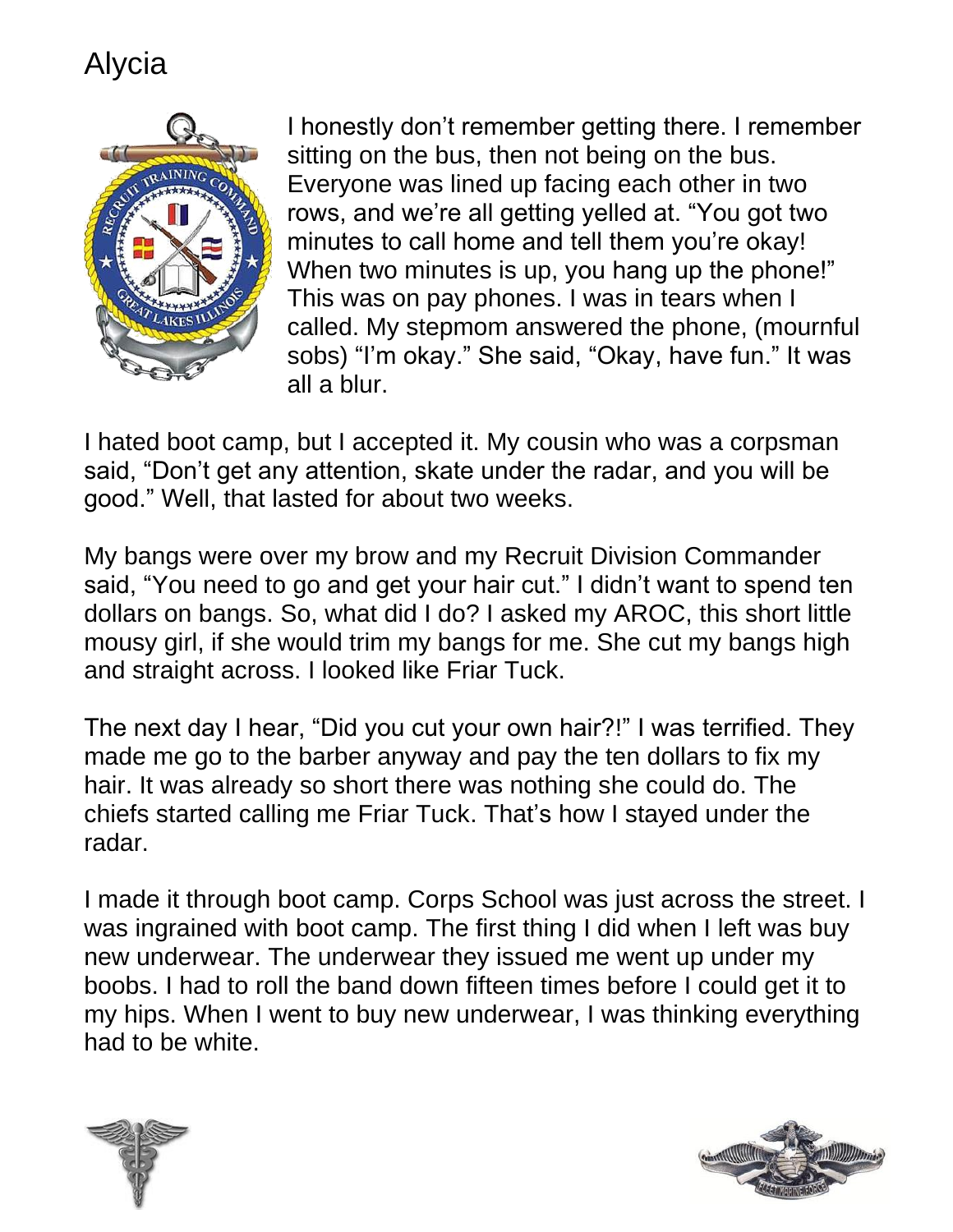When I got to corps school, my roommate was wearing bright red, lacy under garments. It wasn't boot camp anymore! I won't be standing in line in my underwear; they won't be able to see my underwear!

Corps school was four months long. I was in Illinois from May to October, roughly. Thankfully, I missed the winter all together.

Corps school was awesome. I knew absolutely nothing about medical. It was like learning a foreign language. I studied so hard.



We had to take a number of tests. If you failed two tests, you had to go to counselling, or you changed rates (jobs).



I was so awkward. I didn't have any friends that I was aware of. Everyone would go out on the town on the weekends. I lived on that base. I went to the movie theater just down the road to see movies, to Pizza Hut, and to the library. Otherwise, I was sitting in my room.

It was really eye opening to meet all these different people from different backgrounds. I grew up in Fernley which is one train of thought. In my family, you just did what you were told. Don't ask questions; there's a reason for everything. I realized I didn't have to follow blindly. I could question things. That was cool.

I went from being an awkward teenager in those six months to being a less awkward young adult. I was still weird, but I had gained a little confidence.



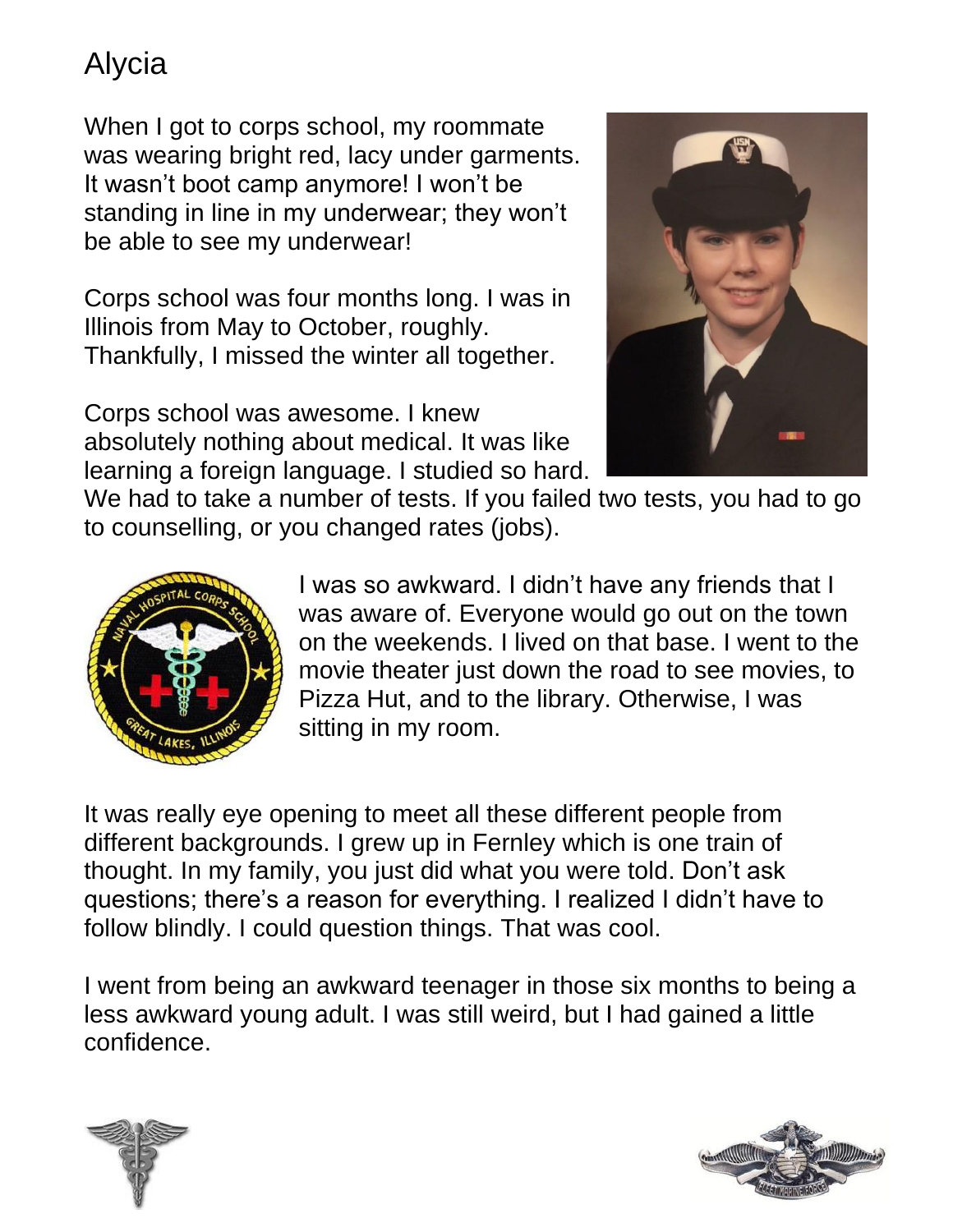When you first start school, the different instructors for the different pipelines would come and talk to the corpsmen. Corpsmen branch out to different groups. Of course, they were talking mainly to the men. The corpsmen that were Fleet Marine Force (FMF) were talking about going with the Marines. They really played up this job. At the time, I didn't really know what it was, just that you go with the Marines. I love the Marines. I was thinking that was what I wanted to do.

While I was in corps school, I flew back to Reno. My boyfriend and I got married, another traditional boot thing that people do but shouldn't.

Then, I get orders to San Diego. All the guys had to go off to Field Medical Training Battalion whether they wanted to or not. I went to the Naval Medical Center San Diego, and I loved it. That is also where my sons, Logan, and Brody, were born.

I was an "awesome" sailor. I was looking out for everybody else. I was on top of my studying and education. I got early promotion recommendations on my evaluations, and I picked up E4 on my first exam. I was like, "Okay. I got this!"

I worked in pediatrics. Ultimately, I was put in a specialty pediatrics clinic which was good because it was eight hours instead of twelve. I got to see most of my patients and build a familiarity with them. That was my best experience with a blue side command.

I was a go-getter. I liked to do all these extra things, to go the extra mile, to make sure stuff was done right. I loved my job, I loved taking care of my patients, and I loved taking care of other sailors. But when I left, I wanted to rip my hair out. The amount of BS that had to be waded through to do anything in that job was ridiculous.

I ended up getting transferred to a new department. I still worked in the same clinic, but I was under a different chain of command.



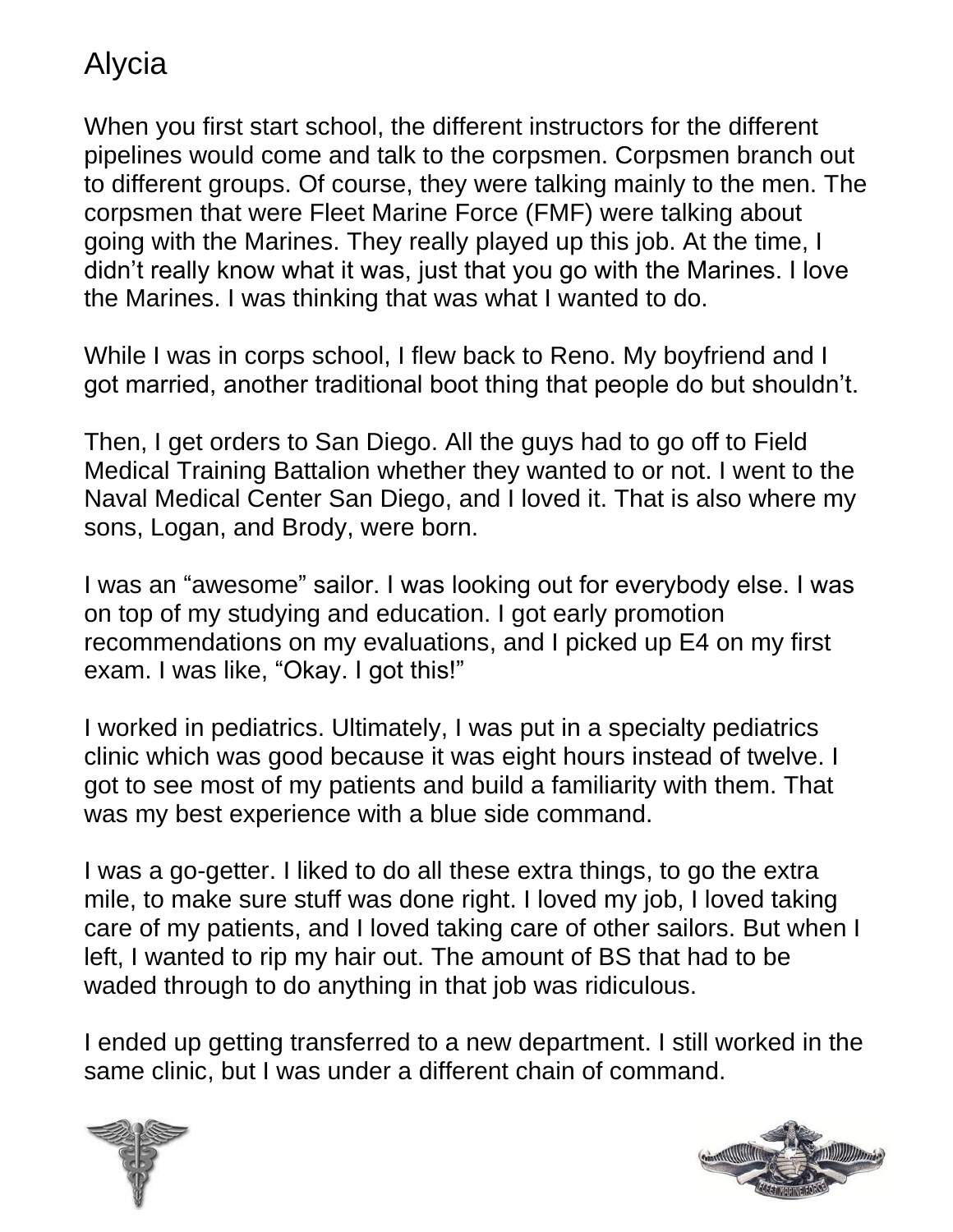I was working with another E4 who chose not to acknowledge my positional authority and wanted to go off on his own little tangents. The chain of command decided to fix it by putting an E5 in charge of us.

The E5 was a moron. I can't sugar coat it. He was an E5 and had been working in this clinic for years, and he didn't even know how to start an IV (day one of Corps School). He was putting more stress on me by asking me how to do his job. It was easier if I just did it myself. I approached the chain of command with it.

"Do you have documentation?" I thought, "Well, I can't write that up because he's an E5 and I'm an E4." So, I had the nurse in charge start keeping track of things.

A few months later, he was still doing these things. I was getting complaints from the doctors about certain things that he was doing wrong. I had to go to the chain of command with all this proof, all this documentation, and they said, "You're just nitpicking because you don't like him." Long story short–I was done. I just wanted to get my job done and do it well without having to babysit. I was there for four years.

In 2012, I was going through a divorce. I wanted to get out of the Navy and get my life straightened out. HM2 said, "Don't be stupid. If you get out, you won't be able to take care of your kids. You won't have medical, a job or a home." I was really mad at him for saying that, but he was right. I stayed in and did everything I could to be civil and accommodating on behalf of my kids.

I reenlisted in January 2012. My mom was my reenlisting officer which was really cool.



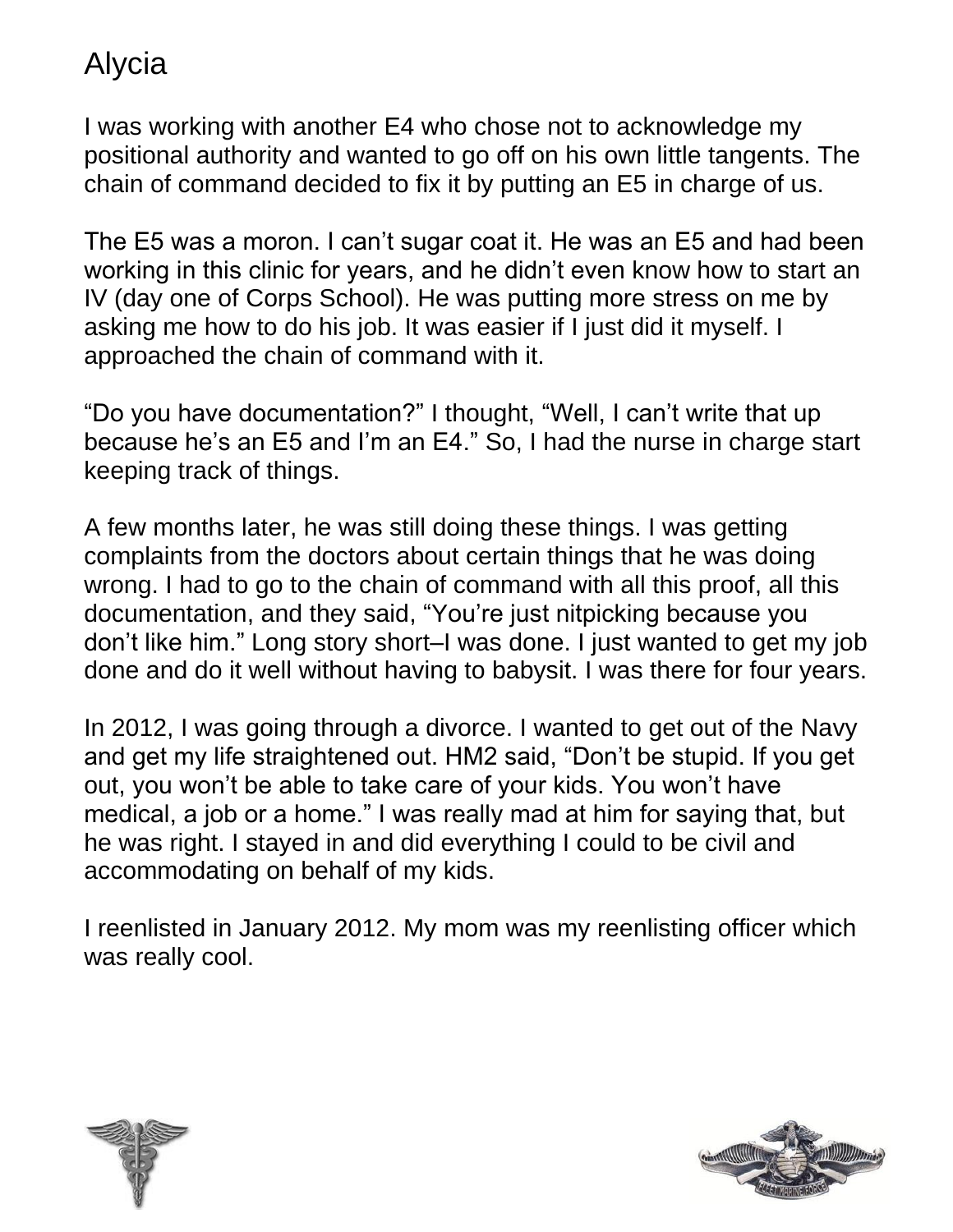In June 2013, I received a Navy Achievement Medal in recognition of my four years of providing quality health care to 20,000 beneficiaries annually.

I got orders to green side, the logistics group. I was so excited because I was going to be with the Marines. HM2 ended up becoming my mentor. He said, "All you're going to do is inventory, counting pills, and counting Band-Aids." I was a little disappointed, but I didn't care. I was going to the Marines. I was going to Field Med School in North Carolina. I had to wait for ten months to fill my orders. There were a limited number of seats for females.



I went to Camp Johnson, North Carolina. After Field Med School, I got orders to Camp Pendleton, First Med Battalion. When I got there, I was initially stationed with Charlie Company and later transferred to Bravo Company. Bravo was the med ready unit, the ones doing all the exercises all the time. They were on seventy-two-hour notice.



When I was in Bravo Company, which was the largest battalion at the time, we had about a hundred people in the platoon less than ten of us were women. It's an experience to get used to for sure. I struggled at med battalion because I didn't know anybody.



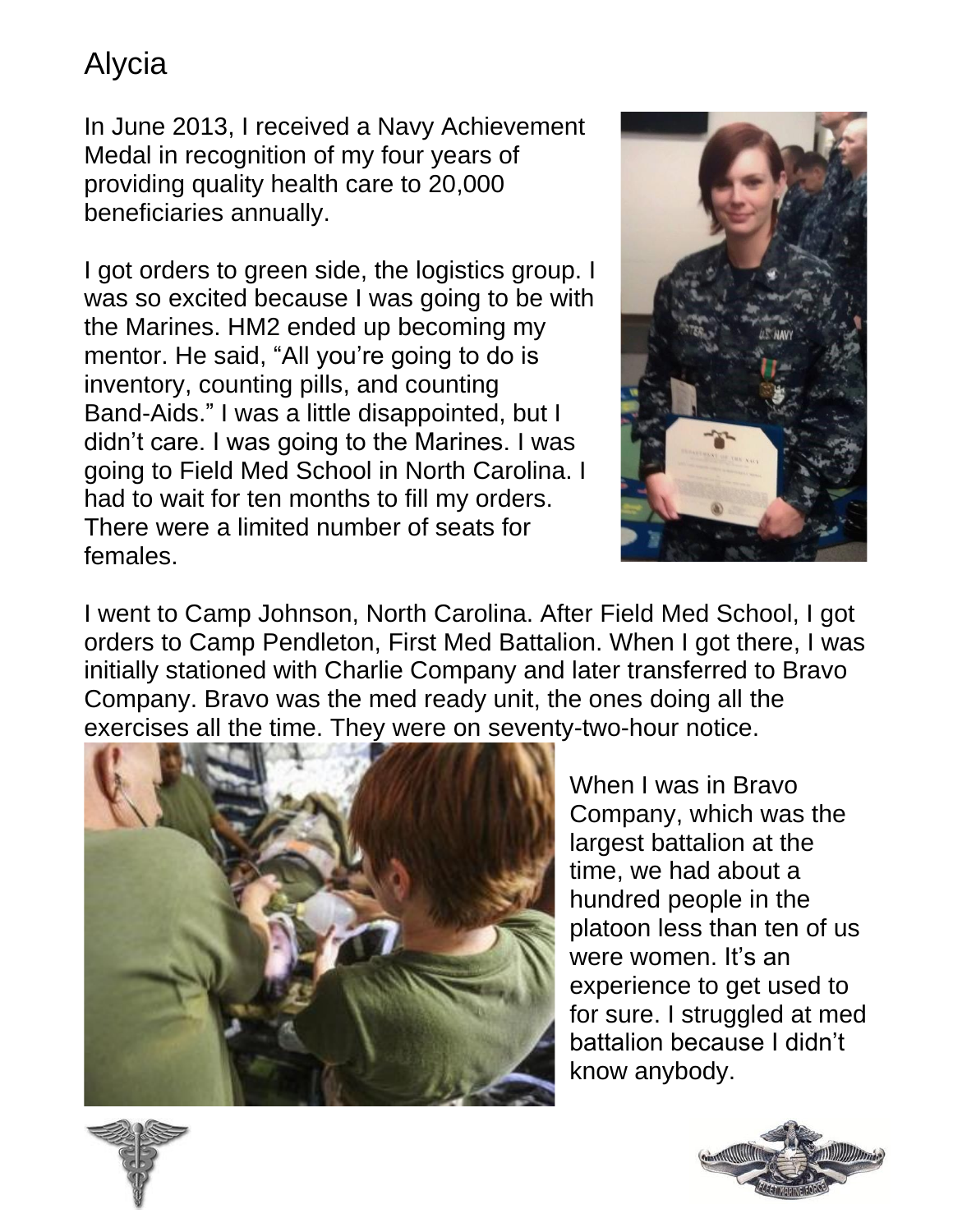In San Diego, I had made a few friends at the hospital; so, if I needed someone to help with babysitting or for an emergency or childcare, I had people that could help me. At Pendleton, I had nobody. I never made any female Marine friends. There just weren't many women Marines. The only female friend I made was another corpsman.

Bravo put me on field exercises when my kids were with their dad. We had three-month custody rotations. That was a huge relief because being in the field gave me something to do. When the boys were away, I was miserable. I ended up getting a dog for company.

The field exercises sucked at the time, but now I look back and realize they were kind of fun. Med battalion didn't count pills; we did casualty exercises. It was first used in combat in 2010. Essentially, we set up a mobile ER. Within sixty minutes after arriving at the location, we would be up and running and ready to receive casualties. We practiced a lot. "You train like you fight" was the meat and potatoes of every field exercise we did. It was very redundant.



We would go out to 29 Palms for about two weeks in the summer. It was so hot! We had to wear flak jacket, Kevlar and carry rifles everywhere. They had portapotties, thankfully; but as a woman in a flak jacket, a rifle, and everything, it took about fifteen minutes to go to the bathroom. It never failed, if they called a casualty drill, I would have to go to the bathroom. We would do mass casualty drills every day, all day.

I also studied for my FMF (Fleet Marine Force) pin. Getting my FMF pin was the goal I had set for myself, and I was

legitimately proud of myself when I got it.



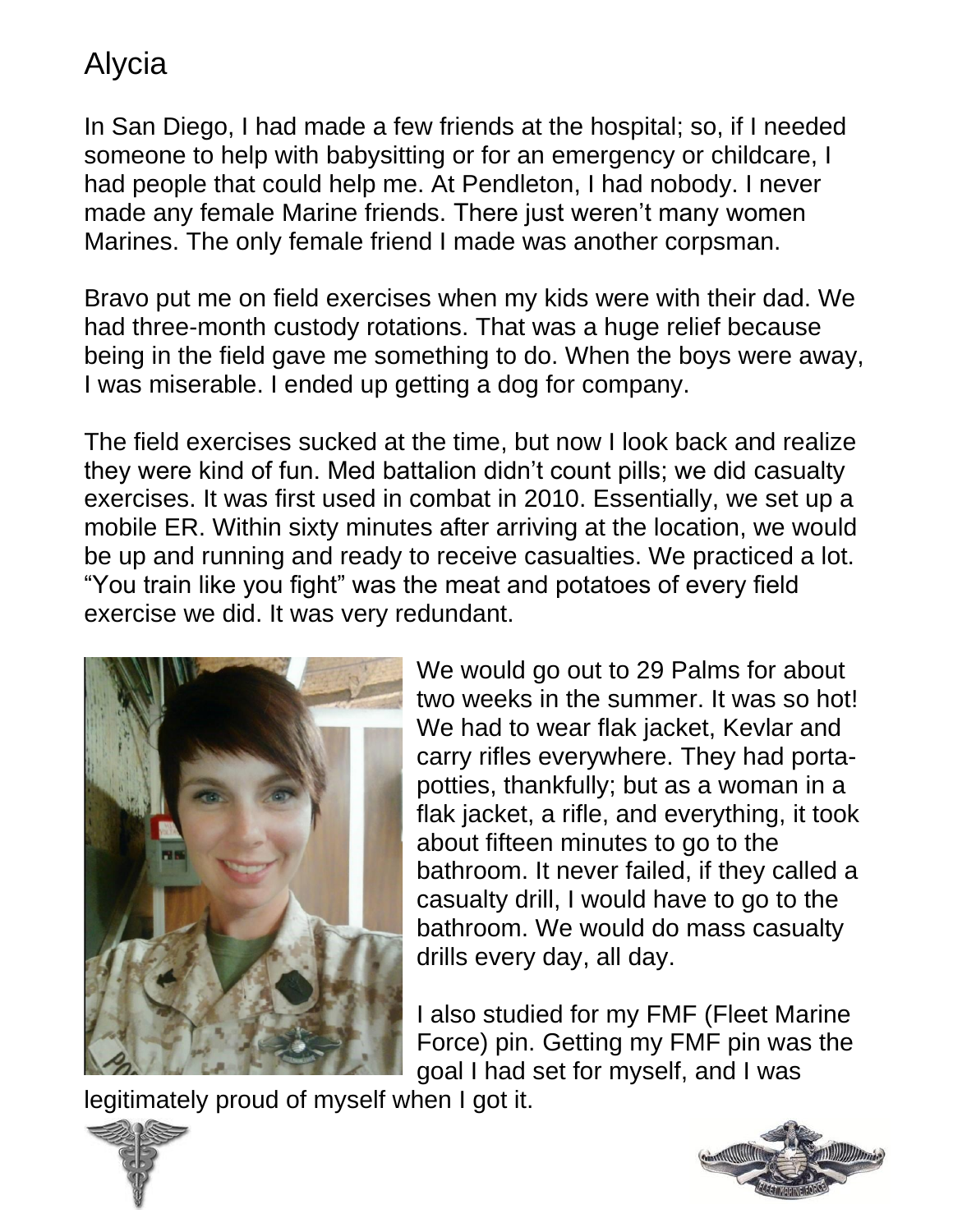The FMF pin is only given to corpsmen and RPs that serve with a Marine Corps unit. It's a huge deal! It is what separates the corpsmen within the community. It is a lot of training and testing. The pin you get is based on the group you are with. Mine was related to all the information that I had to know for the logistics group, the different shops, supplies and the missions. It took three months.

The shield is medal you get after you graduate field med school. You can only wear the shield when you are with a Marine Corps unit. The family I made with the Marine Logistics Group was the best group of people.

I ended up being stationed at the Naval Hospital, Camp Pendleton. I messed up my hip on a battalion hike. I was there for my last year in the military. The blue side aspect of it was horrible. I hated it. Everyone was in it for themselves. That's how the Navy is in general. The green side commands (when you are with your Marines or other green side corpsmen) is not about advancing yourself but helping your family. You get advanced as a repercussion of that.



I received my second Navy Achievement Medal in March 2017 for exceptional leadership and support to the First Marine

Logistics Group, First Marine Division.

I got medically separated because of my hip. That was bittersweet. At the time, I convinced myself that it was time to get out. I needed to move on with my life.

Just before I separated from the Navy, I started dating my mentor, HM2. He knew everything I had been through. He really helped me with making decisions and getting out of the Navy.